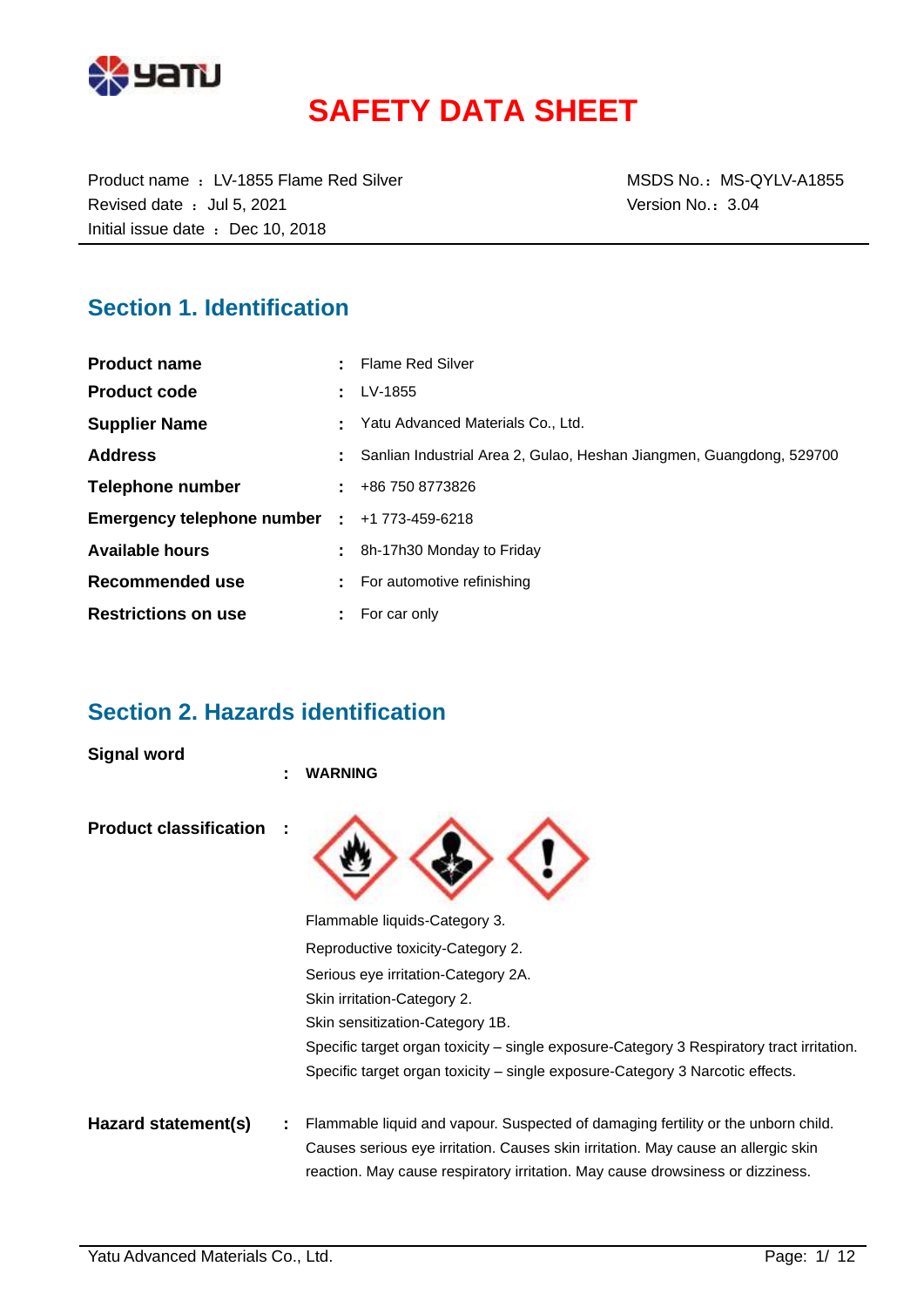#### **Precautionary statement(s)**

**Prevention:** Obtain special instructions before use. Do not handle until all safety precautions have been read and understood. Keep away from heat,hot surfaces, sparks, open flames and other ignition sources. No smoking. Keep container tightly closed. For large container, ground and bond container and receiving equipment. Use explosion-proof electrical, ventilating and lightning equipment. Use non-sparking tools. Take action to prevent static discharges. Avoid breathing mist, vapours, and spray. Wash hands thoroughly after handling and any other part of the body that may have been exposed to the product. Use only outdoors or in a well-ventilated area. Wear protective gloves, protective clothing, eye and face protection. Contaminated work clothing should not be allowed out of the workplace.

**Response:** In case of fire: Use an appropriate extinguisher. IF ON SKIN (or hair): Take off immediately all contaminated clothing and wash it beforereuse. Rinse skin with water or shower. If skin irritation or a rash occurs: Get medical advice.IF IN EYES: Rinse cautiously with water for severalminutes. Remove contact lenses if present and easy to do. Continue rinsing. If eye irritation persists: Get medical advice. IF INHALED: Remove personto fresh air and keep comfortable for breathing. Call a POISON CENTER ou doctor if you feel unwell. IF exposed or concerned: Get medical advice.

**Storage:** Store in a well ventilated place. Keep container tightly closed. Keep cool. Store locked up.

**Disposal:** Dispose of contents/container in accordance with local, regional, national and/or international regulations in force.

**Other hazards:** Moderately toxic by intravenous, intraperitoneal route and subcutaneous routes.

See toxicological information, section 11.

## **Section 3. Composition/information on ingredients**

|     | Substance/mixture | Mixture<br>÷                                   |                     |
|-----|-------------------|------------------------------------------------|---------------------|
| No. | CAS No.           | Common name and synonyms                       | Concentration (W/W) |
|     | $98 - 56 - 6$     | para-Chlorobenzotrifluoride                    | 37.58               |
| 2   | 67-64-1           | Acetone                                        | 18.61               |
| 3   | 9004-36-8         | Cellulose acetate butyrate                     | 4.21                |
| 4   | 79-20-9           | Methyl acetate                                 | 3.26                |
| 5   | 1330-20-7         | Xylenes (mix isomers o,m,p, and ethyl benzene) | 1.33                |
| 6   | 64742-95-6        | Naphtha (light aromatic fraction C8-C10)       | 0.77                |
| 7   | 14808-60-7        | Silica crystalline, (Quartz)                   | 0.21                |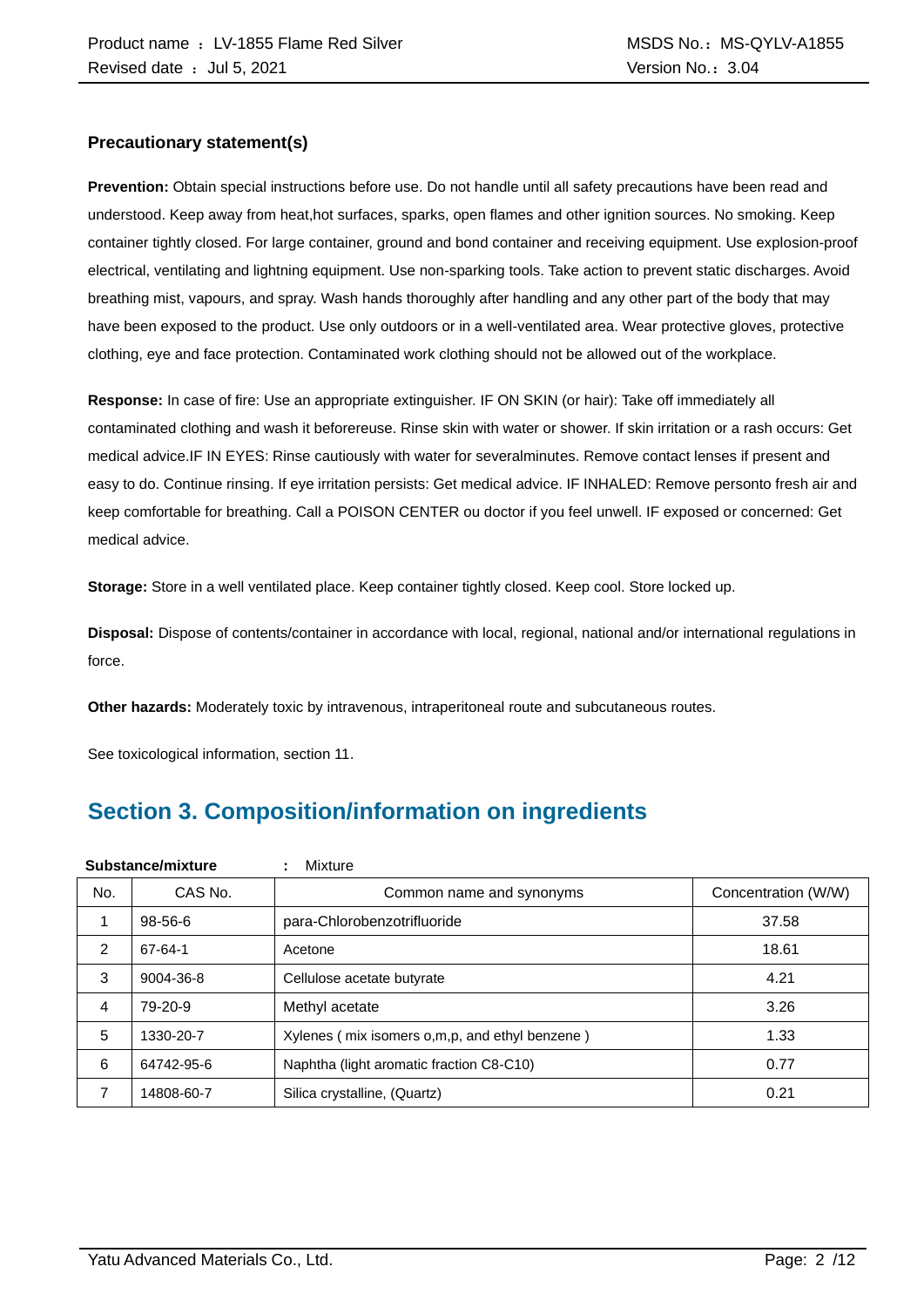### **Section 4. First aid measures**

**If swallowed, irritation, any type of overexposure or symptoms of overexposure occur during use of the product or persists after use, immediately contact a POISON CENTER, an EMERGENCY ROOM or a PHYSICIAN; ensure that the product safety data sheet is available.**

**Eye contact:** Check for and remove any contact lenses. Immediately flush eyes with plenty of water for at least 15 minutes, occasionally lifting theupper and lower eyelids. Get medical attention immediately.

**Skin contact:** In case of contact, immediately flush skin with plenty of water for at least 15 minutes while removing contaminated clothing and shoes.Wash clothing before reuse. Clean shoes thoroughly before reuse. Get medical attention immediately.

**Inhalation:** Move exposed person to fresh air. Keep this person warm and lying down. Loosen tight clothing such as a collar, tie, belt or waistband. Ifnot breathing, if breathing is irregular or if respiratory arrest occurs, provide artificial respiration or oxygen by trained personnel. Get medical attention immediately.

**Ingestion:** Wash out mouth with water. Do not induce vomiting unless directed to do so by medical personnel. Never give anything by mouth to anunconscious person. Get medical attention immediately.

**Symptoms:** This product is irritating to skin, eyes, respiratory and digestive tracts. The severity of symptoms can vary depending on the exposureconditions (contact time, product concentration, etc.). The worker may also develop cutaneous hypersensitivity. Cough, breathing pain, eye redness. Redness, flaking and cracking of the skin. Inhalation of high concentrations may cause headache, nausea, vomiting, dizziness, incoordination, confusion, stupor, drowsiness and death.

**Effects (acute or delayed):** This product is a serious irritant that may cause reversible damages to the cornea. May cause skin sensitization. Maycause skin irritation. Following repeated or prolonged contact, it has a degreasing effect on the skin. Can cause depression of the central nervous system. May cause kidney damage. Inhalation of high concentrations vapors can cause narcotic effect. Studies suggest the possibility of an increase in congenital malformations.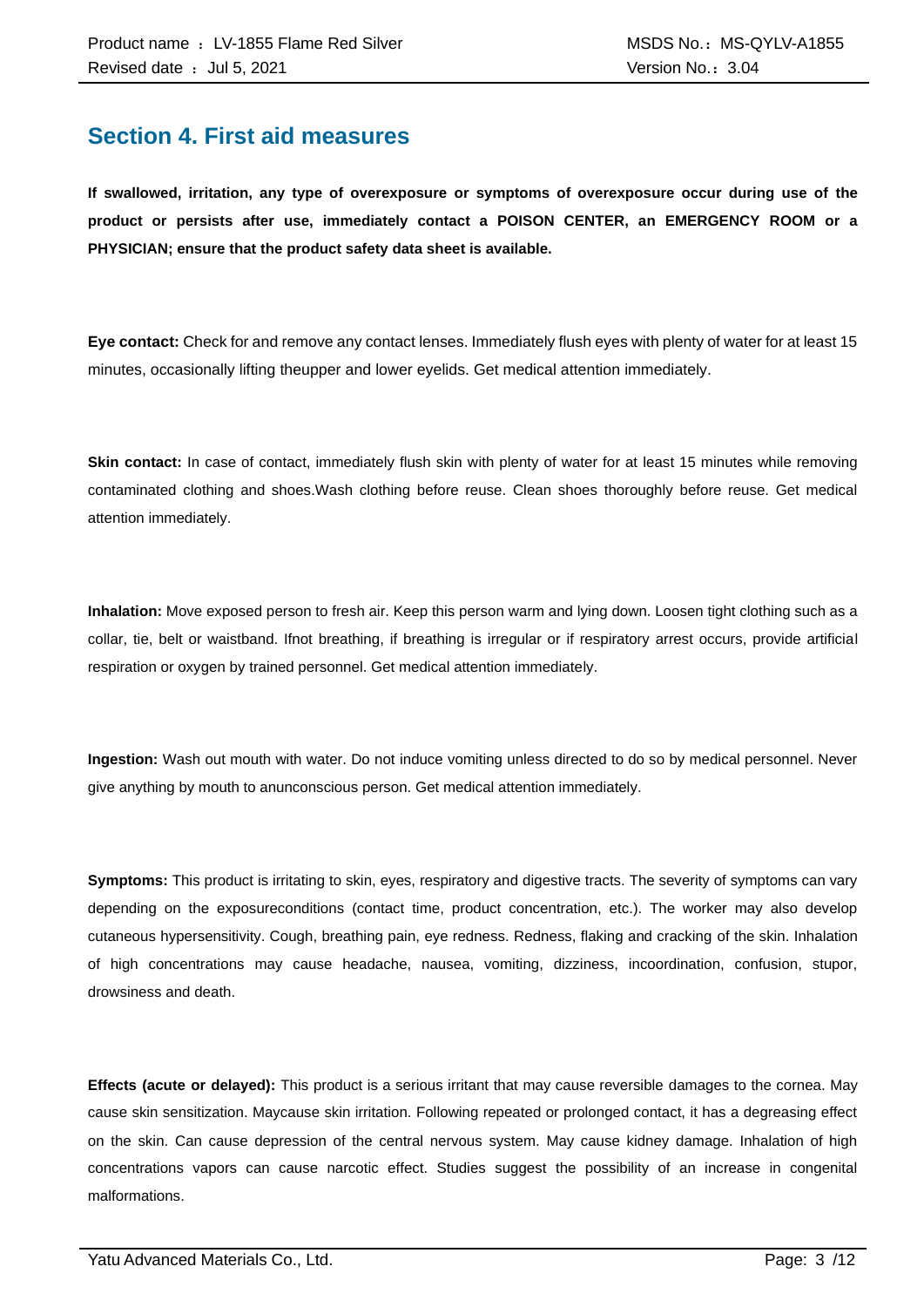**Immediate medical attention and special treatment:** No specific treatment. Treat symptomatically. Contact poison treatment specialist immediatelyif large quantities have been ingested or inhaled.

### **Section 5. Fire-fighting measures**

**Suitable extinguishing media:** Use dry chemical, CO<sub>2</sub>, water spray (fog) or foam.

**Unsuitable extinguishing media:** Jets of water can facilitate the spread of fire.

**Specific hazards arising from the hazardous product:** Flammable. Vapors may form explosive mixtures with air. The vapors are heavier than airand may travel to an ignition source.

**Hazardous combustion products:** Carbon monoxide and dioxide. Aldehydes. Carboxylic acids.

**Special protective equipment and precautions for fire-fighters:** Fire-fighters should wear appropriate protective equipment and self-containedbreathing apparatus (SCBA) with a full face-piece operated in positive pressure mode.

### **Section 6. Accidental release measures**

**Personal precautions:** No action shall be taken involving any personal risk or without suitable training. Evacuate surrounding areas. Keepunnecessary and unprotected personnel from entering. Do not touch or walk through spilled material. Shut off all ignition sources. No flares, smoking or flames in hazard area. Avoid breathing vapor or mist. Provide adequate ventilation. Wear appropriate respirator when ventilation is inadequate. Put on appropriate personal protective equipment (see Section 8).

**Protective equipment and emergency procedures:** Avoid dispersal of spilled material and runoff and contact with soil, waterways, drains andsewers. Inform the relevant authorities if the product has caused environmental pollution (sewers, waterways, soil or air).

**Methods and materials for containment and cleaning up:** Stop leak if without risk. Move containers from spill area. Dilute with water and mop up ifwater-soluble. Alternatively, or if water-insoluble, absorb with an inert dry material and place in an appropriate waste disposal container. Use spark-proof tools and explosionproof equipment. Dispose of via a licensed waste disposal contractor.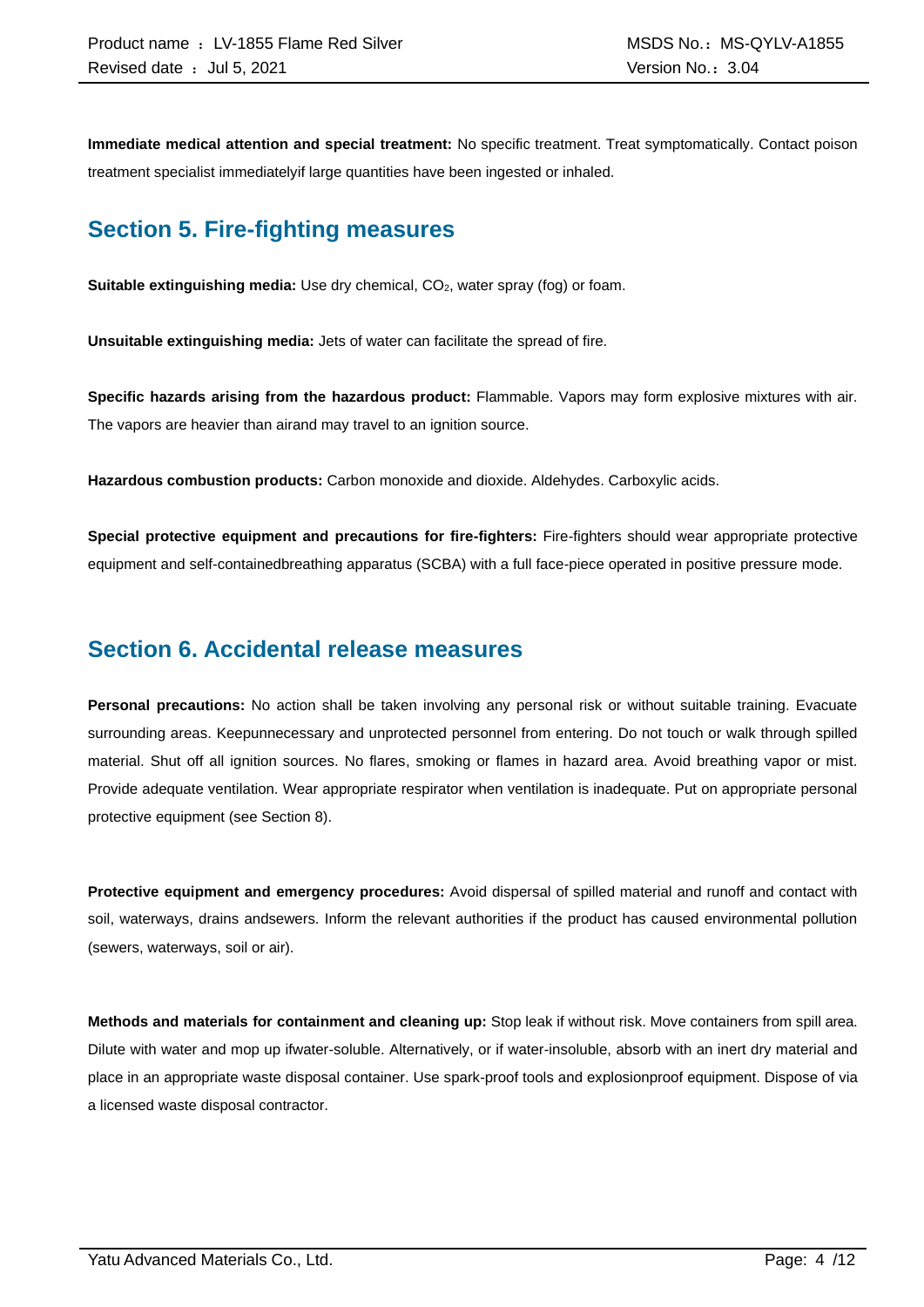### **Section 7. Handling and storage**

**Precautions for safe handling:** Put on appropriate personal protective equipment (see Section 8). Eating, drinking and smoking should be prohibitedin areas where this material is handled, stored and processed. Workers should wash hands and face before eating, drinking and smoking. Remove contaminated clothing and protective equipment before entering eating areas. Avoid exposure - obtain special instructions before use. Avoid contact with eyes, skin and clothing. Do not ingest. Avoid breathing vapor or mist. Use only with adequate ventilation. Wear appropriate respirator when ventilation is inadequate. Do not enter storage areas and confined spaces unless adequately ventilated. Keep in the original container or an approved alternative made from a compatible material, kept tightly closed when not in use. Store and use away from heat, sparks, open flame or any other ignition source. Use explosion-proof electrical (ventilating, lighting and material handling) equipment. Use non-sparking tools. Take precautionary measures against electrostatic discharges. To avoid fire or explosion, dissipate static electricity during transfer by grounding and bonding containers and equipment before transferring material. Empty containers retain product residue and can be hazardous. Do not reuse container.

**Conditions for safe storage:** Store in accordance with local regulations. Store in a segregated and approved area. Store in original containerprotected from direct sunlight in a dry, cool and well-ventilated area, away from incompatible materials (see section 10) and food and drink. Eliminate all ignition sources. Separate from oxidizing materials. Keep container tightly closed and sealed until ready for use. Containers that have been opened must be carefully resealed and kept upright to prevent leakage. Do not store in unlabeled containers. Use appropriate containment to avoid environmental contamination.

**Incompatibility:** Strong oxidizing agents. Chlorinated products. Oxidizers. Strong bases and Ammonia.

| No. | CAS No.    | Common name and synonyms                         | IDHL $mq/m3$  | TWA mg/m $3$  | STEL mg/m <sup>3</sup> | CEIL mg/ $m3$ |
|-----|------------|--------------------------------------------------|---------------|---------------|------------------------|---------------|
|     | 98-56-6    | para-Chlorobenzotrifluoride                      | Not available | Not available | Not available          | Not available |
| 2   | 67-64-1    | Acetone                                          | 5938          | 1190          | 2380                   | Not available |
| 3   | 9004-36-8  | Cellulose acetate butyrate                       | Not available | Not available | Not available          | Not available |
| 4   | 79-20-9    | Methyl acetate                                   | 3100          | 606           | 757                    | Not available |
| 5   | 1330-20-7  | Xylenes (mix isomers o, m, p, and ethyl benzene) | 900           | 434           | 651                    | Not available |
| 6   | 64742-95-6 | Naphtha (light aromatic fraction C8-C10)         | Not available | Not available | Not available          | Not available |
|     | 14808-60-7 | Silica crystalline, (Quartz)                     | 50            | 0.1           | Not available          | Not available |

### **Section 8. Exposure controls/personal protection**

IDHL: Immediately Dangerous to Life or Health Concentrations

TWA : Time Weighted Average

STEL: Short -Term Exposure Limit

CEIL: Ceiling Limit

**Appropriate engineering controls:** Use only with adequate ventilation. Use process enclosures, local exhaust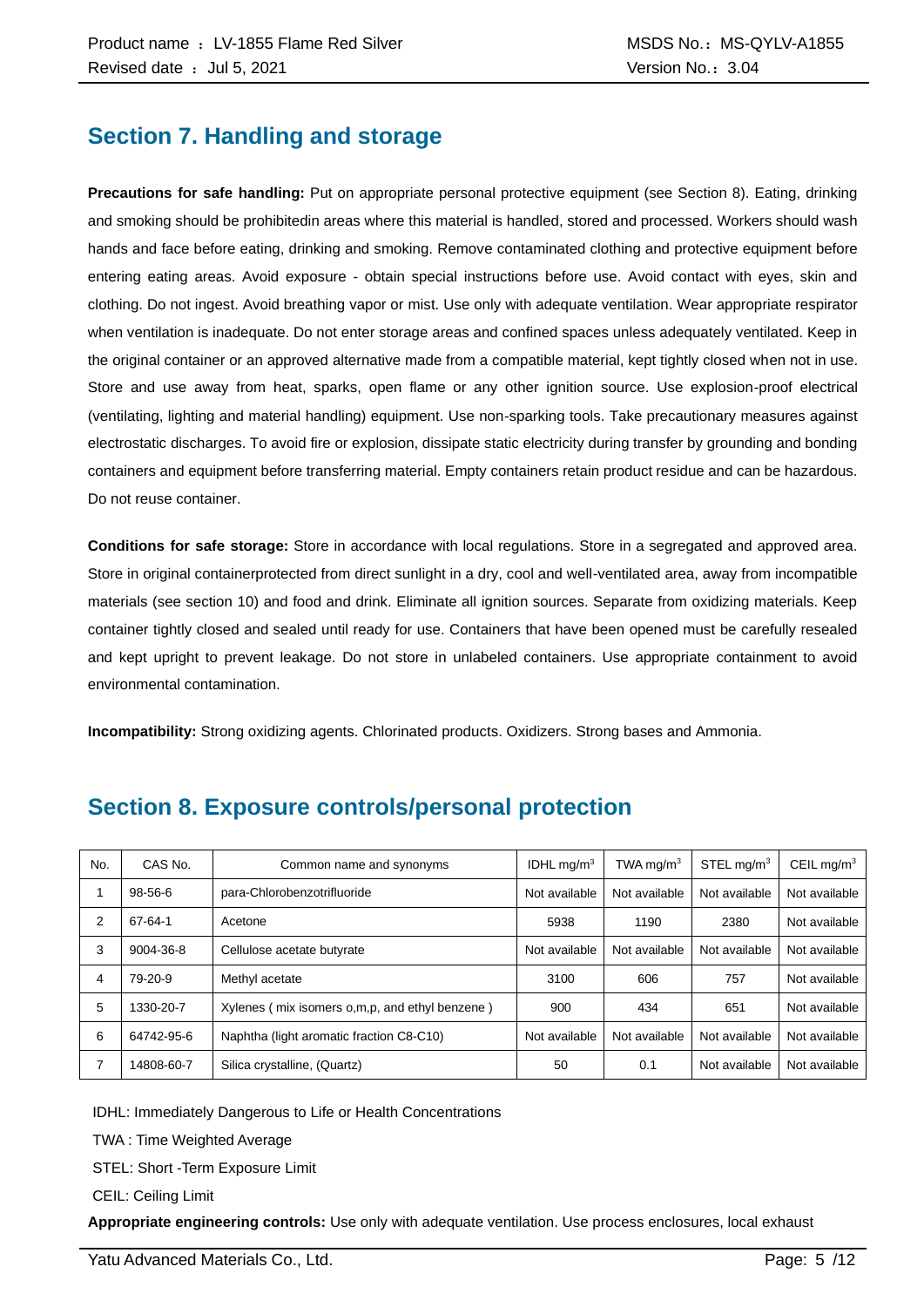ventilation or other engineeringcontrols to keep worker exposure to airborne contaminants below any recommended or statutory limits. The engineering controls also need to keep gas, vapor or dust concentrations below any lower explosive limits. Use explosion-proof ventilation equipment.

**Individual protection measures:** Wash hands, forearms and face thoroughly after handling chemical products, before eating, smoking and using thelavatory and at the end of the working period. Appropriate techniques should be used to remove potentially contaminated clothing. Wash contaminated clothing before reusing. Ensure that eyewash stations and safety showers are close to the workstation location.

**Eyes:** DO NOT WEAR CONTACT LENSES Wear anti-splash safety goggles.

**Hands:** Chemical-resistant, impervious gloves complying with an approved standard should be worn at all times when handling chemical products if arisk assessment indicates this is necessary. Considering the parameters specified by the glove manufacturer, check during use that the gloves are still retaining their protective properties.

**Respiratory:** If workers are exposed to concentrations above the exposure limit, they must use appropriate, certified respirators. Use a properly fitted,air-purifying or air-fed respirator complying with an approved standard if a risk assessment indicates this is necessary. Respirator selection must be based on known or anticipated exposure levels, the hazards of the product and the safe working limits of the selected respirator.

**Others:** Wear protective clothing with long sleeves and appropriate safety shoes at all times.

### **Section 9. Physical and chemical properties**

| <b>Physical state</b>                   | t  | Liquid                                    |
|-----------------------------------------|----|-------------------------------------------|
| Colour                                  | ٠  | Silver                                    |
| Odour                                   | t  | Solvent                                   |
| <b>Odour threshold</b>                  | ٠  | Not available                             |
| рH                                      | t  | Not available                             |
| <b>Melting/Freezing point</b>           | t  | $-34$ °C (-29.2 °F)                       |
| Initial boiling point/boiling range     | ÷  | >60 °C (140 °F)                           |
| Flash point (closed cup)                | t  | 28°C (82.4°F)                             |
| Lower flammable/explosive limit         |    | 2.5% at 25 °C                             |
| Upper flammable/explosive limit         | t  | 12.8% at 25 °C                            |
| <b>Auto-ignition temperature</b>        | Ì. | >400 °C (752 °F)                          |
| <b>Evaporation rate</b>                 | t  | Not available                             |
| Vapor pressure                          | ٠  | Not available                             |
| <b>Vapor density</b>                    | ÷  | $> 1$ (air=1)                             |
| <b>Specific gravity</b>                 | t  | 1.077 kg/L at 20 $^{\circ}$ C (water = 1) |
| Solubility in water                     | t  | Insoluble                                 |
| Partition coefficient - n-octanol/water | t  | Not available                             |

Yatu Advanced Materials Co., Ltd. Page: 6 /12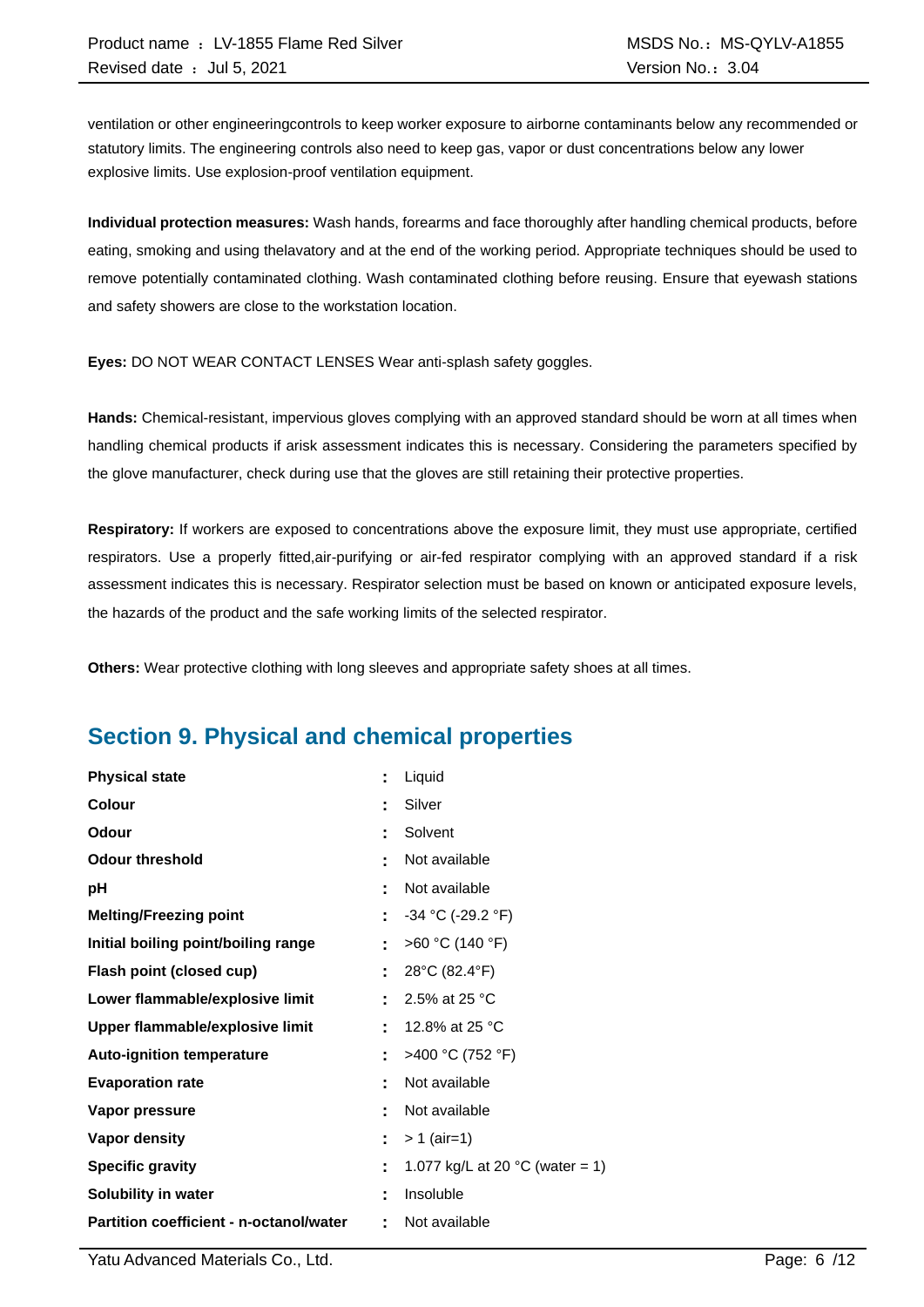| Decomposition temperature         | : >150 °C (302 °F)                                  |
|-----------------------------------|-----------------------------------------------------|
| <b>Kinematic viscosity</b>        | $\approx$ >20.5 mm <sup>2</sup> /s (at 40 °C)       |
| <b>Requiatory VOC (use state)</b> | 1.250-1.333 lbs/gal minus water and exempt solvents |

### **Section 10. Stability and reactivity**

**Reactivity:** Stable under recommended conditions of storage and handling.

**Chemical stability:** The product is chemically stable under normal conditions of use.

**Possibility of hazardous reactions:** No dangerous or polymerization reactions will not occur under normal conditions of use. Danger of explosionwhen heated.

**Conditions to avoid:** Avoid electrical discharge. Keep away from sources of ignition, open flames and sparks, Keep away from incompatible products.

**Incompatible materials:** This product can attack certain types of plastic, rubber or coatings.

**Hazardous decomposition products:** Carbon monoxide and dioxide. Aldehydes. Carboxylic acids.

### **Section 11. Toxicological information**

| No. | CAS No.       | Common name and synonyms                            | $(1)$ LD<br>oral | $(2)$ LD<br>skin        | $(3)$ LD<br>skin        | $(4)$ LC<br>gases       | $(5)$ LC<br>vapors      | $(6)$ LC<br>dusts-mist |
|-----|---------------|-----------------------------------------------------|------------------|-------------------------|-------------------------|-------------------------|-------------------------|------------------------|
| 1   | 98-56-6       | para-Chlorobenzotrifluoride                         | 13000            | <b>Not</b><br>available | 3300                    | Not<br>available        | 22.00                   | >5.00                  |
| 2   | $67 - 64 - 1$ | Acetone                                             | 5800             | >15800                  | >15800                  | <b>Not</b><br>available | 71.25                   | >5.00                  |
| 3   | 9004-36-8     | Cellulose acetate butyrate                          | 500              | 1100                    | 1100                    | <b>Not</b><br>available | <b>Not</b><br>available | >5.00                  |
| 4   | 79-20-9       | Methyl acetate                                      | 6482             | >2000                   | >2000                   | <b>Not</b><br>available | >48.48                  | >5.00                  |
| 5   | 1330-20-7     | Xylenes<br>mix isomers o,m,p,<br>and ethyl benzene) | 3523             | <b>Not</b><br>available | 4325                    | <b>Not</b><br>available | 21.71                   | >5.00                  |
| 6   | 64742-95-6    | Naphtha (light aromatic fraction<br>$C8-C10$        | 8400             | <b>Not</b><br>available | <b>Not</b><br>available | <b>Not</b><br>available | >20.00                  | >5.00                  |
| 7   | 14808-60-7    | Silica crystalline, (Quartz)                        | $>$ 5000         | $>$ 5000                | $>$ 5000                | <b>Not</b><br>available | <b>Not</b><br>available | >5.00                  |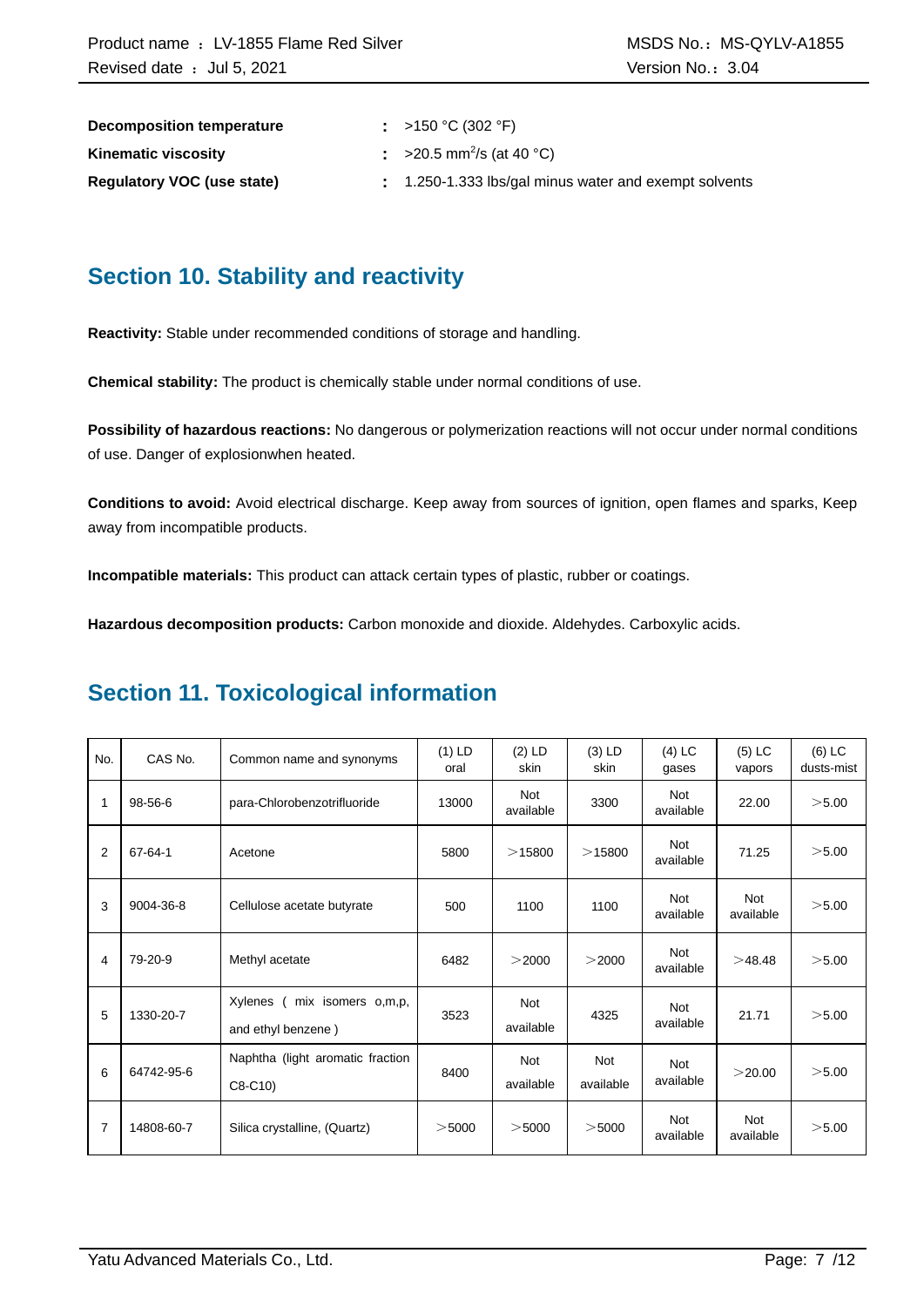- $(1)$  LD<sub>50</sub> oral mg/kg
- $(2)$  LD<sub>50</sub> skin mg/kg
- (3) LD<sub>50</sub> skin mg/kg
- $(4)$  LC<sub>50</sub> inhalationppmV 4h gases
- (5) LC<sup>50</sup> inhalation mg/l 4h vapors
- (6)  $LC_{50}$  inhalation mg/l 4h dusts-mist

**Routes of exposure:** This product is absorbed through the respiratory tract, skin and gastrointestinal tract.

**Symptoms:** This product is irritating to skin, eyes, respiratory and digestive tracts. The severity of symptoms can vary depending on the exposureconditions (contact time, product concentration, etc.). The worker may also develop cutaneous hypersensitivity. Cough, breathing pain, eye redness. Redness, flaking and cracking of the skin. Inhalation of high concentrations may cause headache, nausea, vomiting, dizziness, incoordination, confusion, stupor, drowsiness and death.

**Delayed and immediate effects:** This product is a serious irritant that may cause reversible damages to the cornea. May cause skin sensitization.May cause skin irritation. Following repeated or prolonged contact, it has a degreasing effect on the skin. Can cause depression of the central nervous system. May cause kidney damage. Inhalation of high concentrations vapors can cause narcotic effect. Studies suggest the possibility of an increase in congenital malformations.

| No. | CAS No.       | Common name and<br>synonyms                       | <b>IARC</b>   | <b>ACGIH</b>   | Mutagenicity                                                                 | Effect on reproduction                                                                            |
|-----|---------------|---------------------------------------------------|---------------|----------------|------------------------------------------------------------------------------|---------------------------------------------------------------------------------------------------|
|     | $98 - 56 - 6$ | para-Chlorobenzotrifluoride                       | 4             | A <sub>5</sub> | The data do not allow for an<br>adequate assessment of<br>mutagenic effects. | Not available                                                                                     |
| 2   | 67-64-1       | Acetone                                           | Not available | A <sub>4</sub> | No effects shown.                                                            | The data do not allow for an<br>adequate evaluation of the<br>effects on reproduction.            |
| 3   | 9004-36-8     | Cellulose acetate butyrate                        | 4             | A <sub>5</sub> | Not available                                                                | Not available                                                                                     |
| 4   | 79-20-9       | Methyl acetate                                    | 4             | A <sub>5</sub> | The data do not allow for an<br>adequate assessment of<br>mutagenic effects. | Not available                                                                                     |
| 5   | 1330-20-7     | Xylenes (mix isomers<br>o,m,p, and ethyl benzene) | 3             | A <sub>4</sub> | The data do not allow for an<br>adequate assessment of<br>mutagenic effects. | It has an embryotoxic and/or<br>fetotoxic in animals. It can<br>cause sperm damage in<br>animals. |
| 6   | 64742-95-6    | Naphtha (light aromatic<br>fraction C8-C10)       | Not available | Not available  | Not available                                                                | Experimental teratogen.                                                                           |
| 7   | 14808-60-7    | Silica crystalline, (Quartz)                      | 1             | A <sub>1</sub> | Not available                                                                | Not available                                                                                     |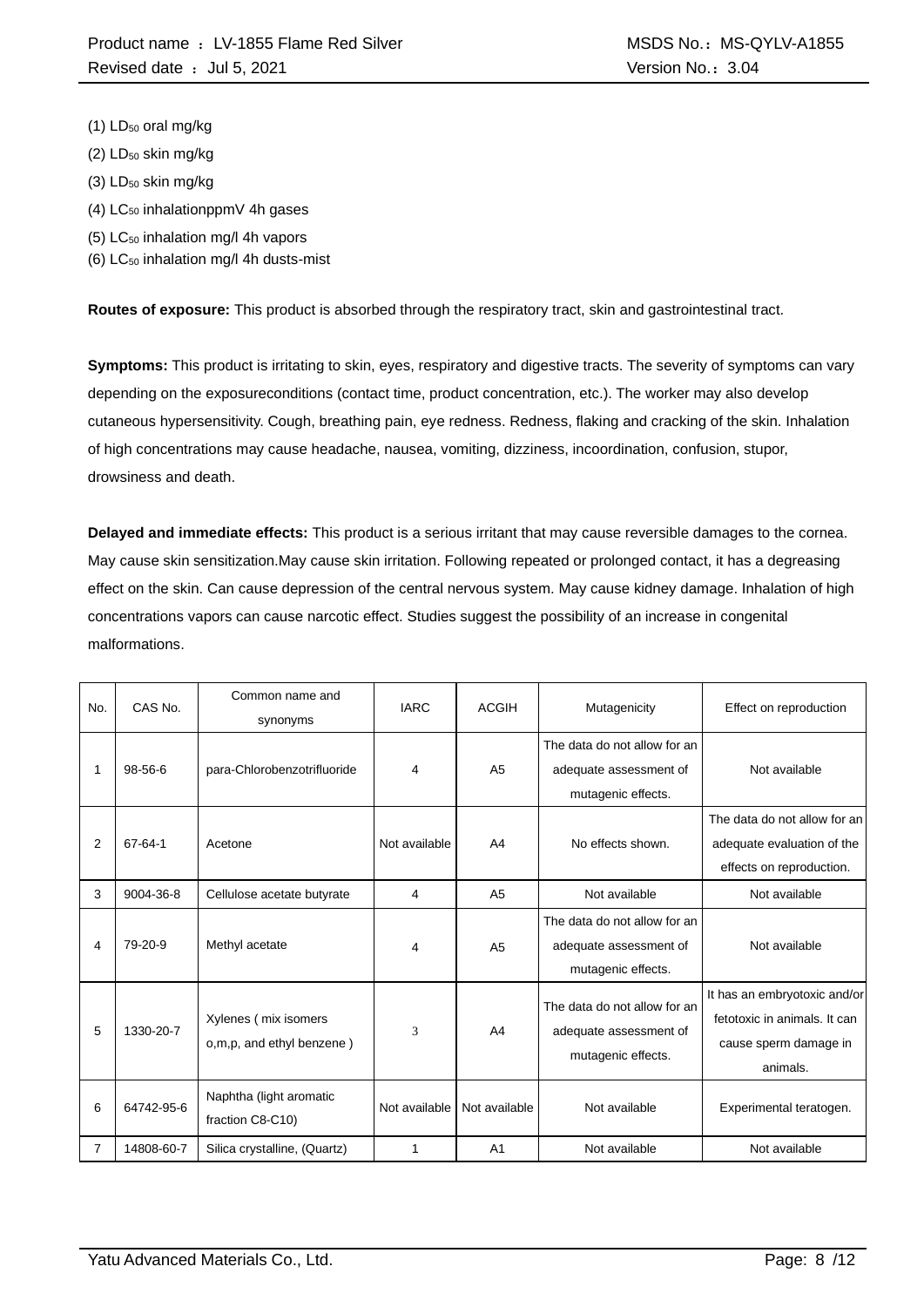#### **Cancer classification under IARC (International Agency for Research on Cancer)**

- Group 1: carcinogenic to humans.
- Group 2A: probably carcinogenic to humans.
- Group 2B: possibly carcinogenic to humans.
- Group 3: not classifiable as to its carcinogenicity to humans.
- Group 4: probably not carcinogenic to humans.

#### **Cancer classification under ACGIH (American Conference of Governmental Industrial Hygienists)**

- Group A1: confirmed human carcinogen.
- Group A2: suspected human carcinogen.
- Group A3: confirmed animal carcinogen with unknown relevance to humans.
- Group A4: not classifiable as a human carcinogen.

Group A5: not suspected as a human carcinogen.

### **Section 12. Ecological information**

| No.<br>CAS No. |               |                                                  | $\%$  | Persistent | Bio-             | Aquatic     |
|----------------|---------------|--------------------------------------------------|-------|------------|------------------|-------------|
|                |               | Common name and synonyms                         |       |            | accumulation     | ecotoxicity |
| $\mathbf{1}$   | 98-56-6       | para-Chlorobenzotrifluoride                      | 37.58 | N/A        | N/A              | N/A         |
| 2              | $67 - 64 - 1$ | Acetone                                          | 18.61 | Yes        | <b>No</b>        | <b>No</b>   |
| 3              | 9004-36-8     | Cellulose acetate butyrate                       | 4.21  | Uncertain  | <b>Uncertain</b> | <b>No</b>   |
| 4              | 79-20-9       | Methyl acetate                                   | 3.26  | Yes        | <b>No</b>        | <b>No</b>   |
| 5              | 1330-20-7     | Xylenes (mix isomers o, m, p, and ethyl benzene) | 1.33  | <b>No</b>  | <b>No</b>        | <b>No</b>   |
| 6              | 64742-95-6    | Naphtha (light aromatic fraction C8-C10)         | 0.77  | <b>No</b>  | <b>No</b>        | <b>No</b>   |
| $\overline{7}$ | 14808-60-7    | Silica crystalline, (Quartz)                     | 0.21  | Yes        | <b>No</b>        | <b>No</b>   |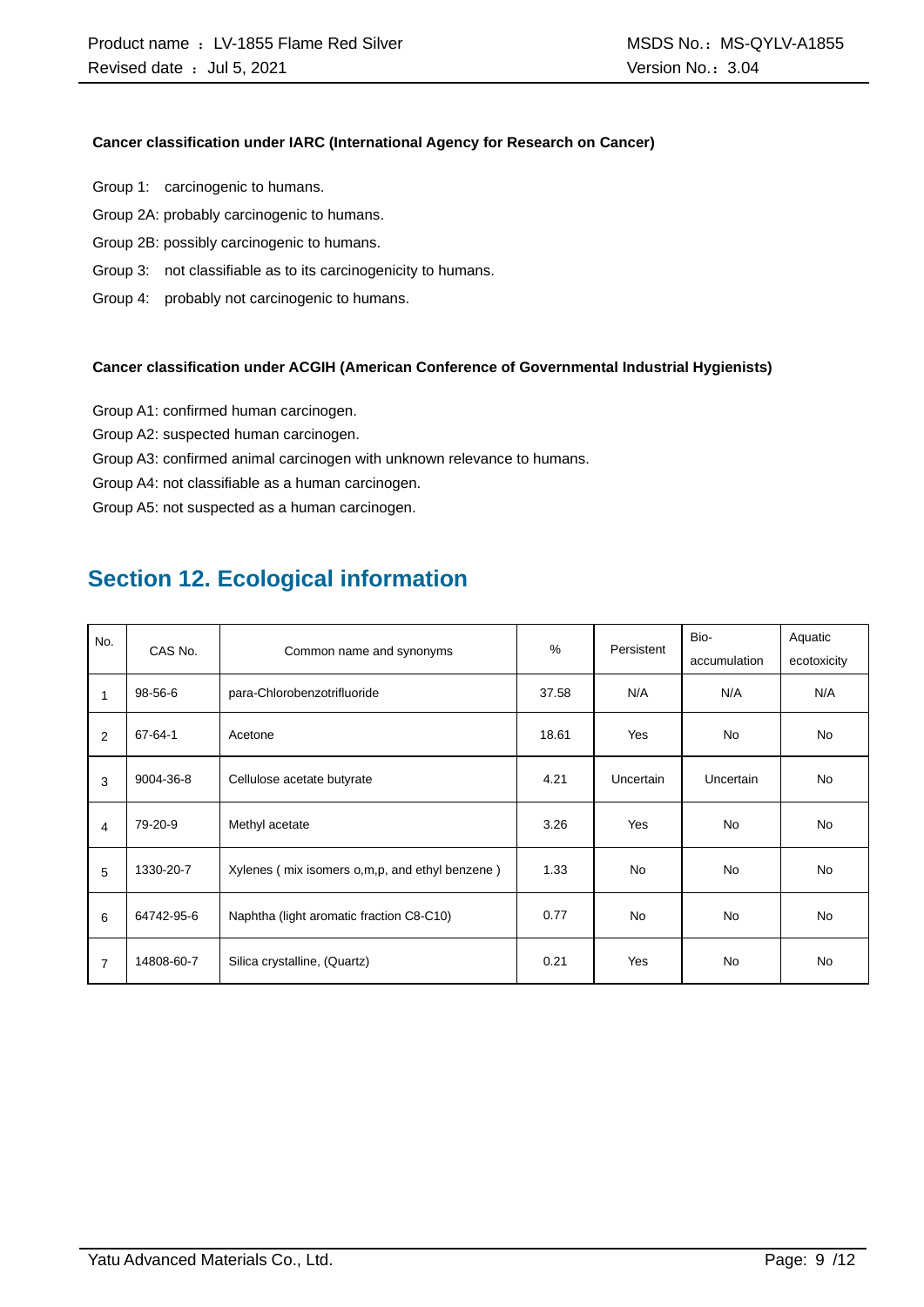#### Product name : LV-1855 Flame Red Silver MSCS No.: MSDS No.: MS-QYLV-A1855 Revised date : Jul 5, 2021 Case of the Contract of the Version No.: 3.04

| No.            | CAS No.       | Common name and synonyms         | %     | Ecotoxicity for aquatic | Ecotoxicity for aquatic | Aquatic           |
|----------------|---------------|----------------------------------|-------|-------------------------|-------------------------|-------------------|
|                |               |                                  |       | organisms-Short term    | organisims-Long term    | ecotoxicity       |
|                |               |                                  |       |                         | Toxic to aquatic life   | No known          |
| 1              | $98 - 56 - 6$ | para-Chlorobenzotrifluoride      | 37.58 | Not available.          | with long lasting       | adverse effect to |
|                |               |                                  |       |                         | effects.                | the environment.  |
|                |               |                                  |       |                         |                         | No known          |
| 2              | 67-64-1       | Acetone                          | 18.61 | No known adverse        | No known adverse        | adverse effect to |
|                |               |                                  |       | effect to aquatic life. | effect to aquatic life. | the environment.  |
|                |               |                                  |       |                         |                         | No known          |
| 3              | 9004-36-8     | Cellulose acetate butyrate       | 4.21  | No known adverse        | No known adverse        | adverse effect to |
|                |               |                                  |       | effect to aquatic life. | effect to aquatic life. | the environment.  |
|                |               |                                  |       | No known adverse        | No known                | No known          |
| 4              | 79-20-9       | Methyl acetate                   | 3.26  | effect to aquatic life  | adverse effect to       | adverse effect to |
|                |               |                                  |       |                         | aquatic life.           | the environment.  |
|                |               |                                  |       | No known adverse        | No known adverse        | No known          |
| 5              | 1330-20-7     | Xylenes (<br>mix isomers o,m,p,  | 1.33  |                         |                         | adverse effect to |
|                |               | and ethyl benzene)               |       | effect to aquatic life. | effect to aquatic life. | the environment.  |
|                |               |                                  |       |                         |                         | No known          |
| 6              | 64742-95-6    | Naphtha (light aromatic fraction | 0.77  | No known adverse        | No known adverse        | adverse effect to |
|                |               | C8-C10)                          |       | effect to aquatic life. | effect to aquatic life. | the environment.  |
|                |               |                                  |       |                         |                         | No known          |
| $\overline{7}$ | 14808-60-7    | Silica crystalline, (Quartz)     | 0.21  | No known adverse        | No known adverse        | adverse effect to |
|                |               |                                  |       | effect to aquatic life. | effect to aquatic life. | the environment.  |

## **Section 13. Disposal considerations**

**Methods of disposal:** The generation of waste should be avoided or minimized wherever possible. Dispose of surplus and non-recyclable productsvia a licensed waste disposal contractor. Disposal of this product, solutions and any by-products should at all times comply with the requirements of environmental protection and waste disposal legislation and any regional local authority requirements. Empty containers or liners may retain some product residues. Vapor from product residues may create a highly flammable or explosive atmosphere inside the container. Do not cut, weld or grind used containers unless they have been cleaned thoroughly internally.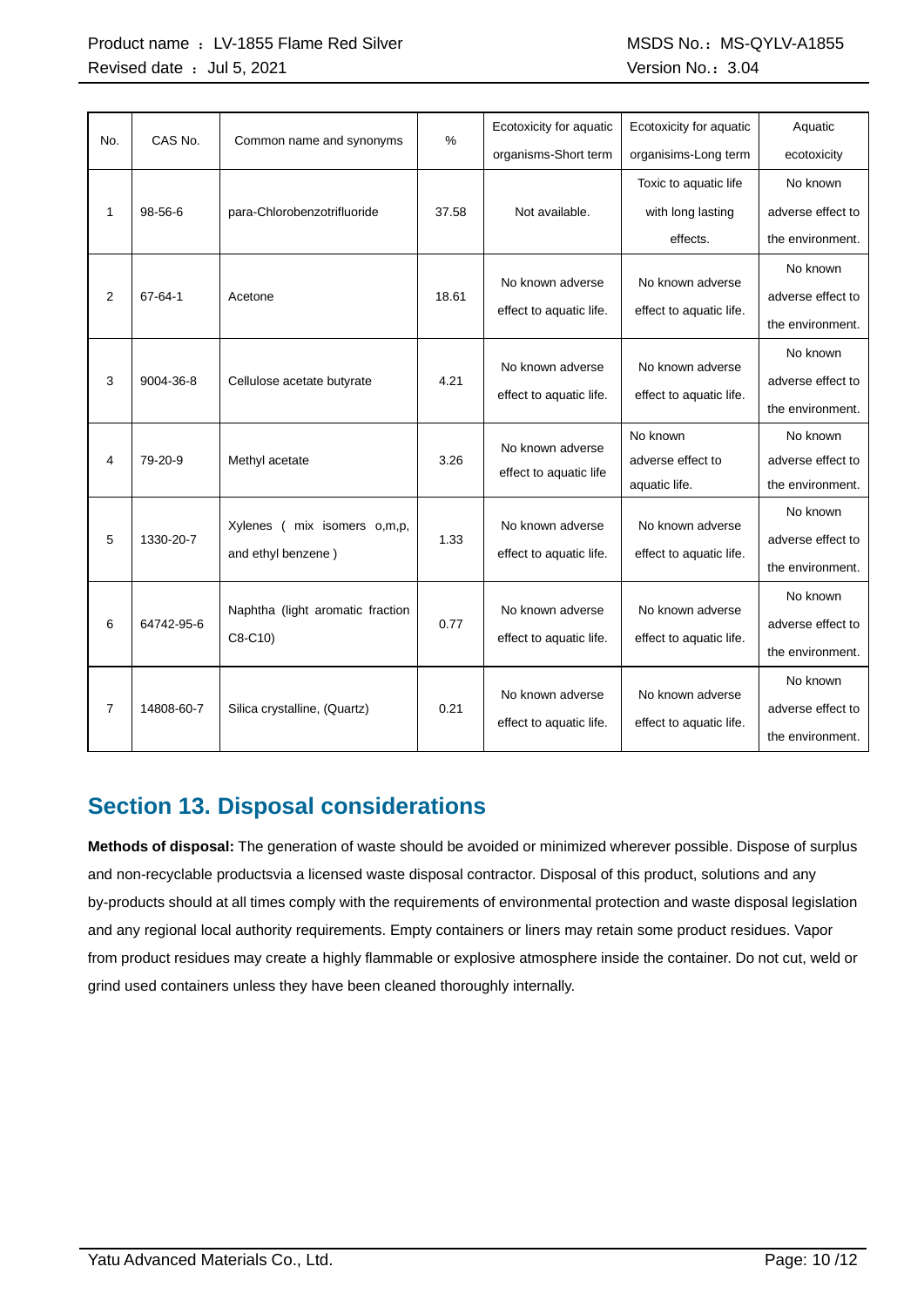### **Section 14. Transport information**

|                            | TDG          | <b>DOT</b>   | <b>IMDG</b>  | <b>IATA</b>  |
|----------------------------|--------------|--------------|--------------|--------------|
| UN number                  | 1263         | 1263         | 1263         | 1263         |
| Proper shipping name       | <b>PAINT</b> | <b>PAINT</b> | <b>PAINT</b> | <b>PAINT</b> |
| Transport hazard class(es) |              |              |              |              |
| Packing group              | П            | Ш            |              | Ш            |

#### **Other information**

**Marine pollutant:** No

**IMDG:** Not applicable

#### **Exemption for limited quantity:** 5 L

In accordance with the Canadian Transport of Dangerous Goods regulations by Road, we use the 1.17 exemption when applicable. In accordance with 49 CFR article 172.315 for transportation by a mode other than air, we use the Limited quantities exemption when applicable.

**Special precautions:** Not applicable

**Others exemptions:** No other exemption.

### **Section 15. Regulatory information**

#### **Canada**

| No. | CAS No.    | Common name and synonyms                       | %     | <b>DSL</b> | <b>NDSL</b> | <b>NPRI</b> |
|-----|------------|------------------------------------------------|-------|------------|-------------|-------------|
| 1   | 98-56-6    | para-Chlorobenzotrifluoride                    | 37.58 | X          |             |             |
| 2   | 67-64-1    | Acetone                                        | 18.61 | X          |             |             |
| 3   | 9004-36-8  | Cellulose acetate butyrate                     | 4.21  | X          |             |             |
| 4   | 79-20-9    | Methyl acetate                                 | 3.26  | X          |             |             |
| 5   | 1330-20-7  | Xylenes (mix isomers o,m,p, and ethyl benzene) | 1.33  | X          |             | X           |
| 6   | 64742-95-6 | Naphtha (light aromatic fraction C8-C10)       | 0.77  | X          |             | X           |
| 7   | 14808-60-7 | Silica crystalline, (Quartz)                   | 0.21  | X          |             |             |

#### **United-States**

| No. | CAS No. | Common name and synonyms    | %     | <b>TSCA</b>       | PROP-65 | Right to know |
|-----|---------|-----------------------------|-------|-------------------|---------|---------------|
|     | 98-56-6 | para-Chlorobenzotrifluoride | 37.58 | $\checkmark$      |         |               |
|     | 67-64-1 | Acetone                     | 18.61 | $\checkmark$<br>∧ |         | v<br>⋏        |